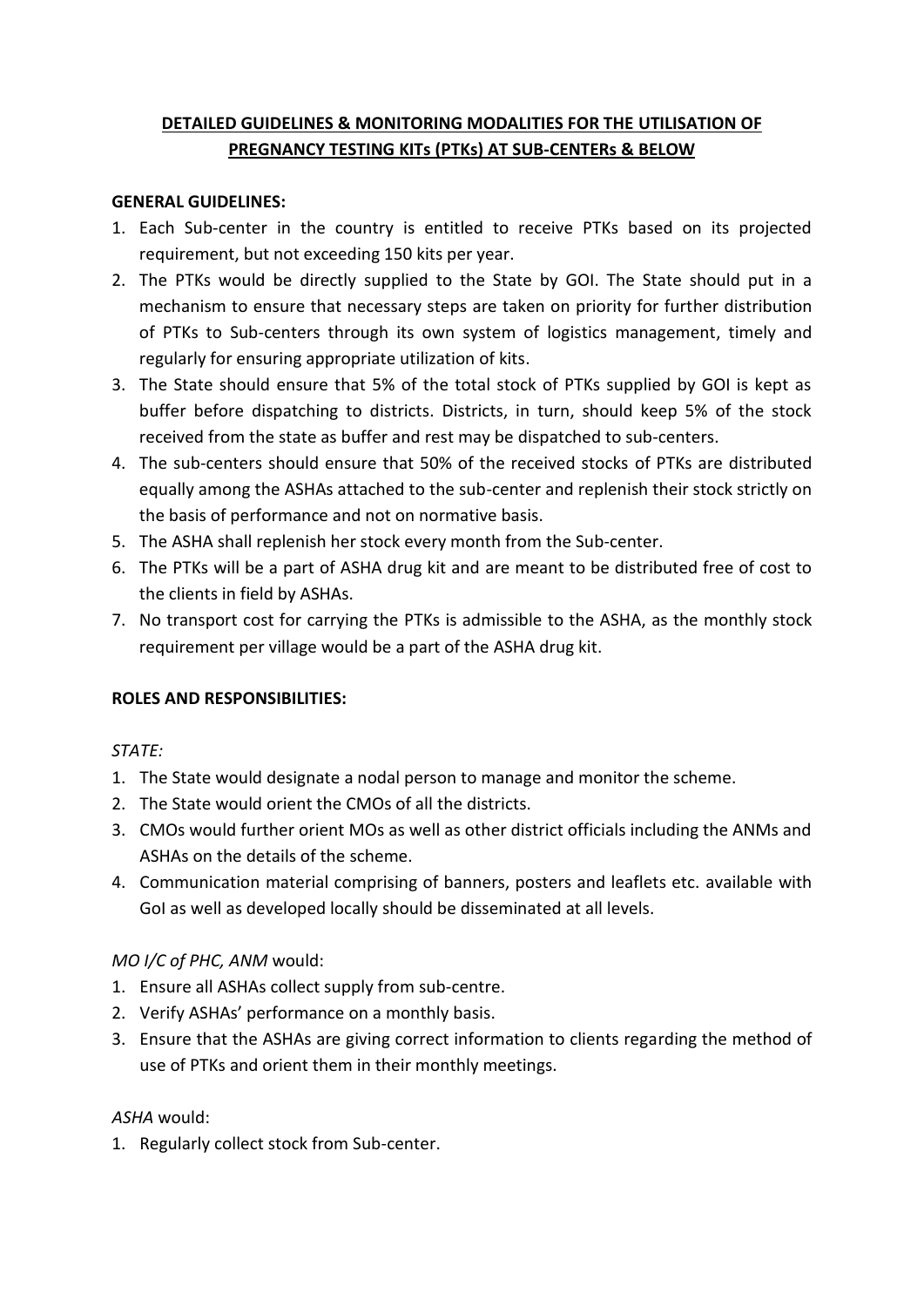- 2. Inform the clients/ women in reproductive age group in her area regarding availability of PTK.
- 3. Inform the potential clients (women in reproductive age group) regarding advantages of early detection of pregnancy with PTK.
- 4. Deliver PTK to the client as per perceived need and tell her the correct method of usage (*Refer Annexure II*).
- 5. Help in interpretation of result, if required.
- 6. Refer the woman for appropriate care as the need may be:
	- **If test is "Positive"** 
		- o **Woman wants to continue pregnancy-** Refer the client for ANC registration and check-ups
		- o **Woman wants to terminate pregnancy-** Refer to a service provider for safe abortion services
	- **If test is "Negative"** 
		- o **W**oman **does not want to get pregnant-** Counsel on family planning methods, Provide OCPs / Condoms, "OR" refer to health facility for other methods like IUCD, sterilization
		- o **Woman wants to get pregnant-** Refer to a service provider (Screening for RTI/STI or treatment for infertility, as the case may be)
- 7. The ASHA would report monthly progress to Sub-center in the following format (Format- $A$ :

| <b>SN</b>      | <b>Date</b> | Name of<br>the<br>woman | <b>Address</b><br>with<br>contact<br>details | Age | <b>PTK</b><br>provided | <b>Result of</b><br>test<br>(Positive<br>"OR"<br><b>Negative)</b> | If<br>Positive,<br>woman<br>referred<br>to<br>service<br>provider<br>(Y/N) | If negative,<br>woman<br>counselled on<br>contraceptive<br>use $(Y/N)$ | Any<br>other<br>remarks | <b>Name</b><br>of<br><b>ASHA</b> | <b>Signature</b> |
|----------------|-------------|-------------------------|----------------------------------------------|-----|------------------------|-------------------------------------------------------------------|----------------------------------------------------------------------------|------------------------------------------------------------------------|-------------------------|----------------------------------|------------------|
|                |             |                         |                                              |     |                        |                                                                   |                                                                            |                                                                        |                         |                                  |                  |
| $\overline{2}$ |             |                         |                                              |     |                        |                                                                   |                                                                            |                                                                        |                         |                                  |                  |

#### **Format A: Reporting by ASHA**

## **MONITORING MECHANISM:**

The supply and utilization of PTKs will be monitored closely at the SHC, PHC, district and state levels.

## *State Nodal Officer:*

State nodal officer for family welfare would have the overall responsibility for smooth supply up to the ASHA level along with proper utilization of PTKs. He/ She would be responsible for the following tasks: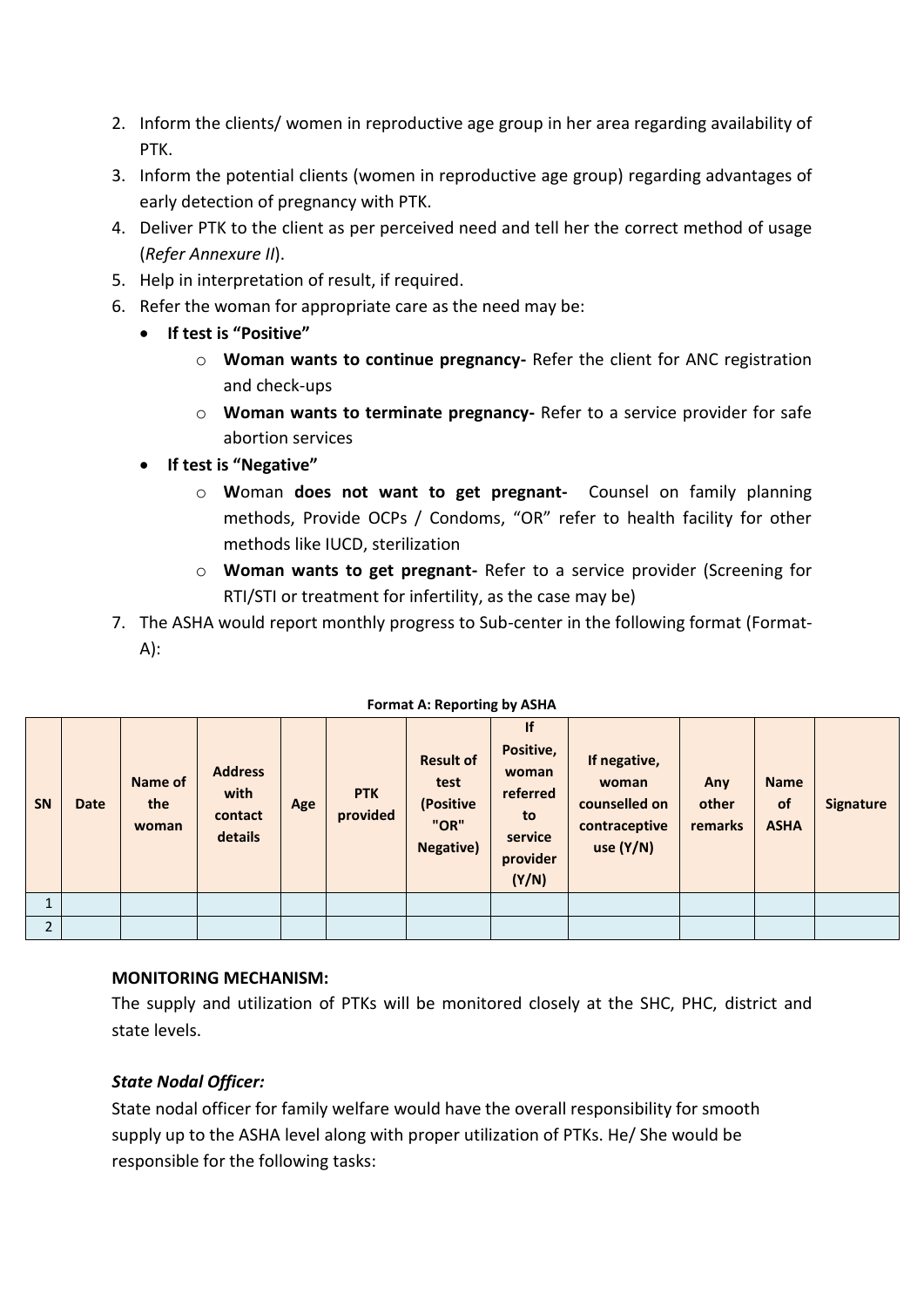- 1. Ensuring proper distribution of PTKs (received at the State level) to districts and in turn to Sub-center and ASHAs
- 2. Ensuring 5% of the stock received from GOI is kept as buffer at the state level.
- 3. Designate a nodal person in each district for monitoring of the Scheme.
- 4. Conduct a meeting of all districts nodal officers and orient them.
- 5. Prepare a list of Sub-centers and make a tentative calculation of yearly demand.
- 6. Collect and compile monthly usage of PTKs from the districts and send a **Quarterly Report to GoI,** as per the attached format (Format- B).

| Format B: Utilization Report of PTKs (State to Gol) |                 |                       |                |                |                |  |  |  |  |
|-----------------------------------------------------|-----------------|-----------------------|----------------|----------------|----------------|--|--|--|--|
| State:                                              |                 |                       |                |                |                |  |  |  |  |
| <b>Quarter:</b>                                     |                 |                       |                |                |                |  |  |  |  |
|                                                     | <b>Stock</b>    | <b>Stock utilized</b> |                | <b>Balance</b> |                |  |  |  |  |
| <b>Opening</b><br>balance                           | <b>Received</b> | <b>Through Sub-</b>   | <b>Through</b> | available      | <b>Remarks</b> |  |  |  |  |
|                                                     |                 | center                | <b>ASHA</b>    |                |                |  |  |  |  |
|                                                     |                 |                       |                |                |                |  |  |  |  |

## *District Nodal Officer:*

- 1. Orient all the MOs, ANMs and ASHAs regarding the utilisation of PTKs.
- 2. Help in calculating the projected requirement for PTKs in a given financial year (well within 150 kits per sub-centre and maintaining required buffer stocks)
- 3. Ensure timely supply of PTKs to Sub-centers and ASHAs
- 4. Monitor the usage of PTKs through a format prepared for Block offices
- 5. Send the monthly report to the State as per the Format-B.

# *MO I/C (Block PHC):*

- 1. MO I/C (Block PHC.) would provide supportive supervision to ASHAs and ensure that the PTKs are being used correctly.
- 2. He/she would keep a record (monthly) in prescribed format (Format-C) which would provide information, such as stock received, stock distributed, number of ASHAs received stock etc.

## **Format C: Utilization Report of PTKs – Sub-center wise (Block to District)**

| <b>District:</b> |                       |                               |                                    |                          |                       |                |                |                |  |  |
|------------------|-----------------------|-------------------------------|------------------------------------|--------------------------|-----------------------|----------------|----------------|----------------|--|--|
| <b>Block:</b>    |                       |                               |                                    |                          |                       |                |                |                |  |  |
| <b>Month:</b>    |                       |                               |                                    |                          |                       |                |                |                |  |  |
|                  | Name of<br>Sub-center | # of ASHAs<br><b>Involved</b> | <b>Opening</b><br>balance<br>stock | <b>Stock</b><br>received | <b>Stock utilized</b> |                | <b>Balance</b> |                |  |  |
| SN.              |                       |                               |                                    |                          | <b>Through</b>        | <b>Through</b> | available      | <b>Remarks</b> |  |  |
|                  |                       |                               |                                    |                          | Sub-center            | <b>ASHA</b>    |                |                |  |  |
| 1                |                       |                               |                                    |                          |                       |                |                |                |  |  |
| $\overline{2}$   |                       |                               |                                    |                          |                       |                |                |                |  |  |
| 3                |                       |                               |                                    |                          |                       |                |                |                |  |  |